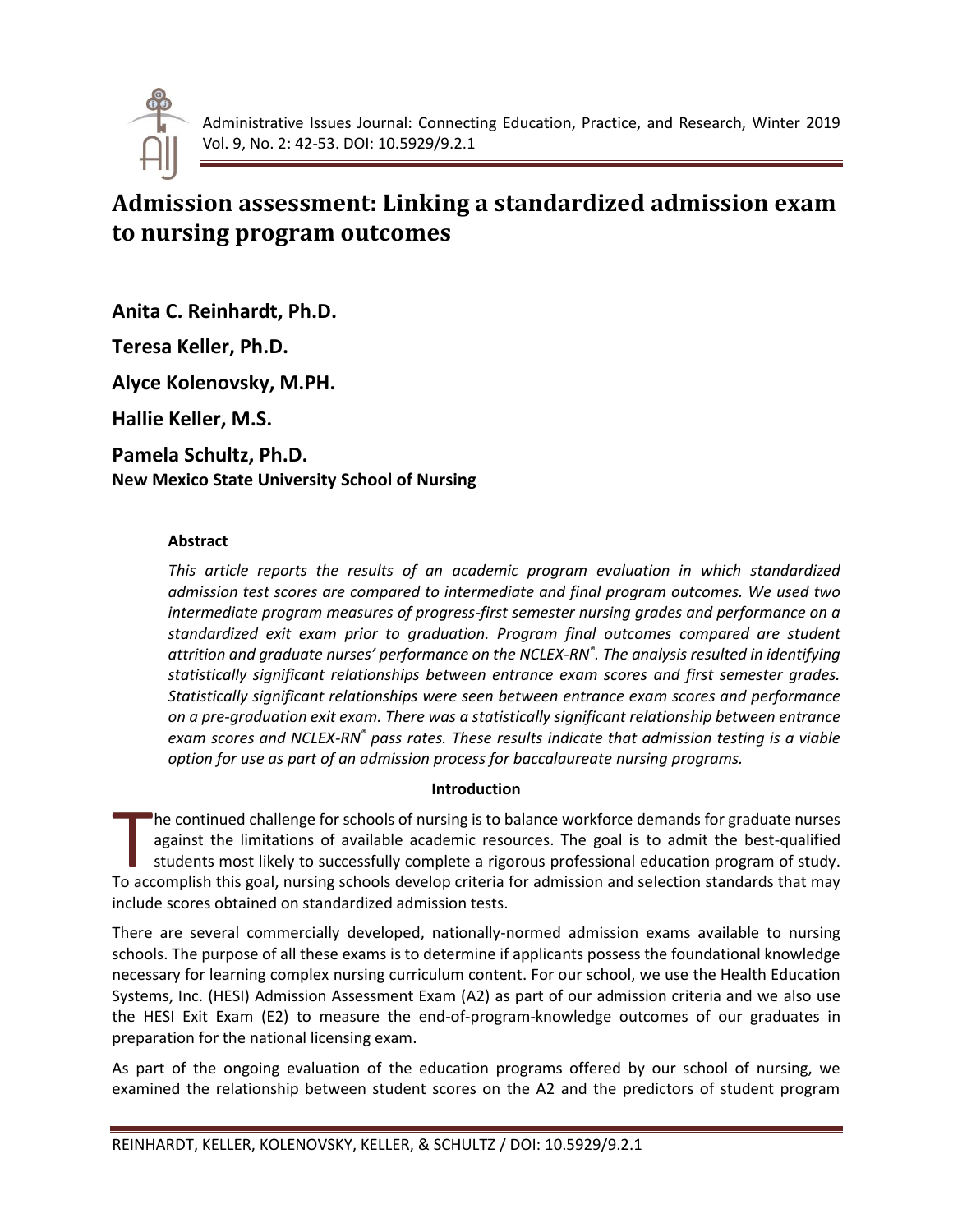success: grades, attrition, performance on a standardized exit exam, and performance in the licensing exam. Specifically, we compared student admission scores to

- grades earned in first-semester nursing courses,
- attrition rates and program completion rates,
- performance on a standardized HESI exit exam (E2) taken prior to graduation,
- passage of the NCLEX-RN® exam on the first attempt.

# **Background**

There is significant debate that the use of standardized tests may restrict progress for students who are otherwise prepared for successful licensure (Bussen, 2016; Dinatale Stoehr, 2014; Morin, 2006; Morrison, Adamson, Nibert, & Hsia, 2008; Nibert & Morrison, 2013; Nibert et al., 2006; Nibert & Young, 2008; Nibert, Young, & Adamson, 2008; Nibert, Young, Adamson, Spurlock, & Hanks, 2005; Spurlock, 2006; Spurlock & Hanks, 2004; Sullivan, 2011). However, other authors have supported the careful use of these assessment tools as a way to promote student success. These assessment tests could become a significant predictor, along with other measures, of education program quality (English & Gordon, 2008; Harding, 2010; Lavandera et al., 2011; Morrison, Adamson, Nibert, & Hsia , 2008; Morrison, Free, & Newman, 2008; Murray, Merriman, & Adamson, 2008; Randolph, 2017; Sosa & Sethares, 2015). These other common measures of program outcomes include completion rates, program attrition rates and, in some cases, performance on exit exams and performance on National Council Licensure Examination (NCLEX-RN<sup>®</sup>).

Assessment exams provide a snapshot of the knowledge required for nursing studies and provide some indication of the student's academic preparation. Grossbach & Kuncel (2011) published a meta-analysis that compared the general pre-college assessment exams (SAT and ACT) and student grade point average (GPA) to NCLEX-RN® passage. These assessments show some relationship to progression and success (Grossbach & Kuncel, 2011). However, Hinderer, DiBartolo, and Walsh (2014) found in their pilot study of 89 students that the HESI A2 score, preadmission GPA and science GPA had no significant relationship to each other. The A2 exam was correlated to the nursing GPA and NCLEX-RN® success but not with timely program progression (Hinderer, DiBartolo, & Walsh, 2014). Snyder and Hansen (2018) examined the admission criteria and performance on the NCLEX-RN® exam using the A2 exam as one of the admission criteria. Although the study did not predict success or failure on the licensing exam, higher student scores on the progression HESI exams and persistence to program completion were associated with NCLEX-RN® success (Snyder, 2018). While there is evidence to support the use of the A2 for the selection process into nursing school, there is less evidence of the relationship between A2 scores and student attrition to program completion at graduation. Since an entrance exam, in this case, is meant to determine which applicants are the most likely to be prepared for academic success in a nursing curriculum, it was necessary to establish a "cut-score," or the minimum score on the A2 that students would need to attain for program application.

We developed three objectives for this program evaluation based on "cut-scores." They include:

- compare students' grades at the end of the first semester of studies to their A2 exam scores to determine an optimal cut-score for the HESI A2,
- evaluate student program attrition related to cut-scores, and
- assess HESI E2 and NCLEX-RN<sup>®</sup> pass rates in relationship to cut-scores.

#### **Method**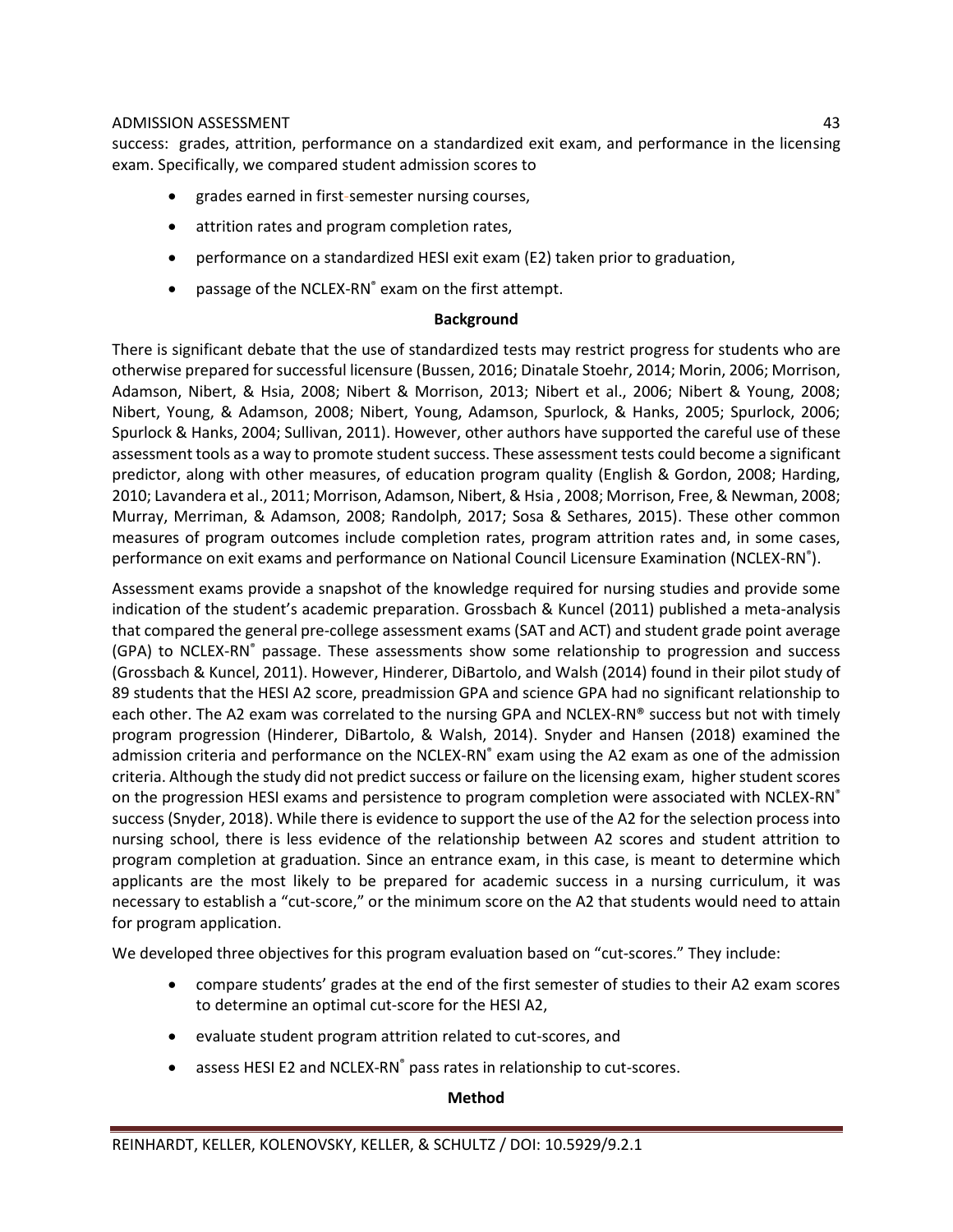This program evaluation was a retrospective review of aggregated, blinded student outcome data collected from 2004-2014. These analyses were conducted at a state-land grant university that is also designated as a Hispanic-Serving Institution (HSI). The undergraduate nursing student population is approximately 49% White, 50% Hispanic, and 1% other categories. For Stage One, the population group was 350 students. For stage two and stage three, the total population was 1,240 students admitted to the undergraduate nursing program. This review was approved by the university Institutional Review Board (IRB).

The evaluation was divided into three stages based on the objectives. When the use of the HESI A2 was instituted in this program, students were not required to obtain a minimal score before application. The first stage of this evaluation was to determine if a minimum admission score, or cut-score, would have a beneficial program effect. For Stage Two, we evaluated student attrition from the nursing program compared to the entrance cut-score and, for Stage Three, we examined the relationship between the cutscore and student success on the E2 and the NCLEX-RN®. Specifically, we wanted to determine if there was a relationship between the entrance exam scores and the number of student attempts to pass the E2 prior to graduation and the NCLEX-RN® after graduation.

# **Stage One: HESI Admission Assessment (A2) vs. First Semester Grades**

In this stage, we examined A2 scores compared to nursing course grades in the first semester of studies. Students were allowed two attempts to take the A2 during an admission cycle and we would use their best score for admission purposes. The scores included HESI A2 assessments of student knowledge in anatomy and physiology, biology, chemistry, grammar, math, reading, and vocabulary. HESI recommends a composite score of 75% or higher for program admission.

The first semester courses for the entering nursing students included Principles of Nursing for 8 credits, Health Assessment for 3 credits, Pharmacology for Clinical Nursing Practice for 4 credits (included dosage calculations), and Pathophysiology for 3 credits. Final course grades were reviewed for students (n = 350) admitted between the fall semester 2004 and fall semester 2009. These grades were correlated to A2 composite scores and individual sub-scores using a Pearsons correlation test.

#### **Stage Two: Attrition and Graduation Rates**

The nursing program was initially a five-semester program that changed to a four-semester program in 2006. The expected time to program completion and graduation is four to five semesters with the understanding that some students might be held out a semester due to personal or academic reasons but still graduate within the four-five semester timeline. Attrition was defined as the number of students that either dropped out or failed out of the program. We defined our groups pre/and post- implementation of the cut-score. To assess attrition, we evaluated each cohort in each group by comparing the number of students admitted to a cohort to the number of students who graduated.

# **Stage Three: Comparing A2 Scores to Repeated Attempts on E2 and NCLEX-RN® Exams**

Repeated testing affects later test scores as students gain experience with a standardized test (Spurlock, 2006). At this stage, we wanted to compare A2 scores to the number of student attempts to pass the E2 at the end of the program and the NCLEX-RN<sup>®</sup> after graduation. HESI, INC at that time recommended a minimum passing score for the E2 of 850. We compared the number of attempts to achieve an 850 on the E2 exam for both the pre-cut-score and post-cut-score groups. Students were allowed three attempts to pass and the the contract the E2 exam.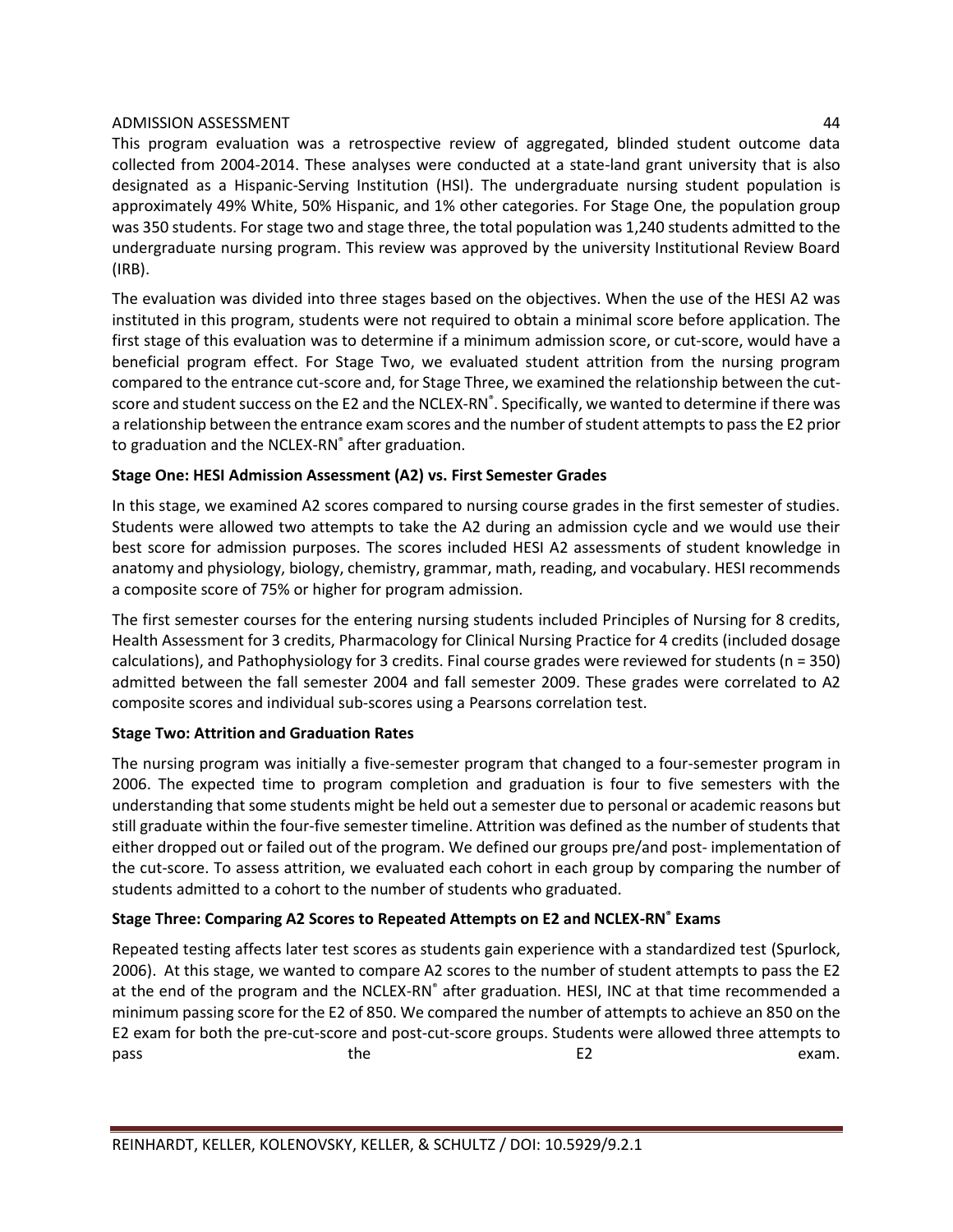Kaddoura, Flint, Van Dyke, Yang, and Chang (2017) found significantly better first time NCLEX-RN® pass rates for second-degree seeking nursing students than for those students obtaining their first undergraduate degree. We excluded this group from the analysis to control for possible skew related to the higher performance of second-degree seeking students on the licensing exam. The number HESI E2 exam attempts to score 850 or greater was compared to A2 scores to determine any predictive feature of these exams. Student scores were compared for both exams for graduated cohorts admitted between 2004 and 2013 (n = 1070).

#### **Results**

#### **Admission Assessment HESI (A2) vs. First Semester Nursing Course Grades (n = 350)**

First, a review of student HESI A2 scores were compared to student final grades from their first nursing semester courses. Admission Assessment HESI (A2) scores showed a statistically significant correlation to the course grades (the higher the test score, the higher the course grade) ( $n = 350$ ). Using multiple regression models revealed that some HESI scores were predictive of course success (Table 1). The HESI exams in biology (.187,  $p = 0.004$ ), grammar (.289,  $p < 0.0001$ ), and math (.219,  $p = 0.0003$ ) were predictive of successful completion of the Principles course. The HESI exams in anatomy and physiology (.164, p = 0.02), grammar (.166,  $p = 0.02$ ), and math (.162,  $p = 0.01$ ) were predictive of successful completion of the Health Assessment course. The HESI exams in anatomy and physiology (.158, p = 0.02), grammar (.137, p = 0.04), and math (.256, p < 0.0001) were predictive of successful completion of the Pharmacology course. The HESI exams in anatomy and physiology (.161,  $p = 0.02$ ), grammar (.162,  $p = 0.02$ ), and math (.255,  $p <$ 0.0001) were predictive of successful completion of the Pathophysiology course. The greater the score on the HESI A2, the higher the grade was in the first semester course. While all the HESI A2 exams (anatomy and physiology, biology, chemistry, grammar, math, reading, and vocabulary) correlated to the first semester courses of the program, only anatomy and physiology, biology, grammar, and math exams reached statistical significance (See Table 1).

#### Table 1

*First Semester Courses vs. HESI Admission Assessment Exams (A2) 2004-2006 (n = 350)*

| Course Passage with      |                     |                     |                     |                       |
|--------------------------|---------------------|---------------------|---------------------|-----------------------|
| a 76% or better grade    | <b>HESI A&amp;P</b> | <b>HESI Biology</b> | <b>HESI Grammar</b> | <b>HESI Math</b>      |
| <b>Principles</b>        |                     | $.187, p = 0.004$   | .289, p < 0.0001    | $.219, p = 0.0003$    |
| <b>Health Assessment</b> | $.164$ , $p = 0.02$ |                     | $.166$ , $p = 0.02$ | $.162$ , $p = 0.01$   |
| Pharmacology             | $.158$ , $p = 0.02$ |                     | $.137, p = 0.04$    | $.256$ , $p < 0.0001$ |
| Pathophysiology          | $.161$ , $p = 0.02$ |                     | $.162$ , $p = 0.02$ | .255, p < 0.0001      |

#### **Program Attrition and Completion**

Second, students who were admitted to the program prior to a cut-score implementation in 2010 were compared to students after the cut-score related to persistence/attrition (See Table 2). To determine whether the cut-score for program entry showed a significant correlation with student completion rates, we performed an interrupted time series logistic regression using the data in Table 4. The dependent variable in our regression is a binary indicator of whether a student completed the program or failed/withdrew. The independent variables include: *Post-Cu* = binary indicator of whether the student was admitted before or after implementing the cut-score; *Admission Year* = the year in which the student was admitted; and *Year Post-Cut* = the number of years after implementation of the cut-score that the student was admitted (for example, a student admitted any year before 2010 would have a value of 0, a student admitted in 2010 would have a value of 1, a student admitted in 2011 would have a value of 2,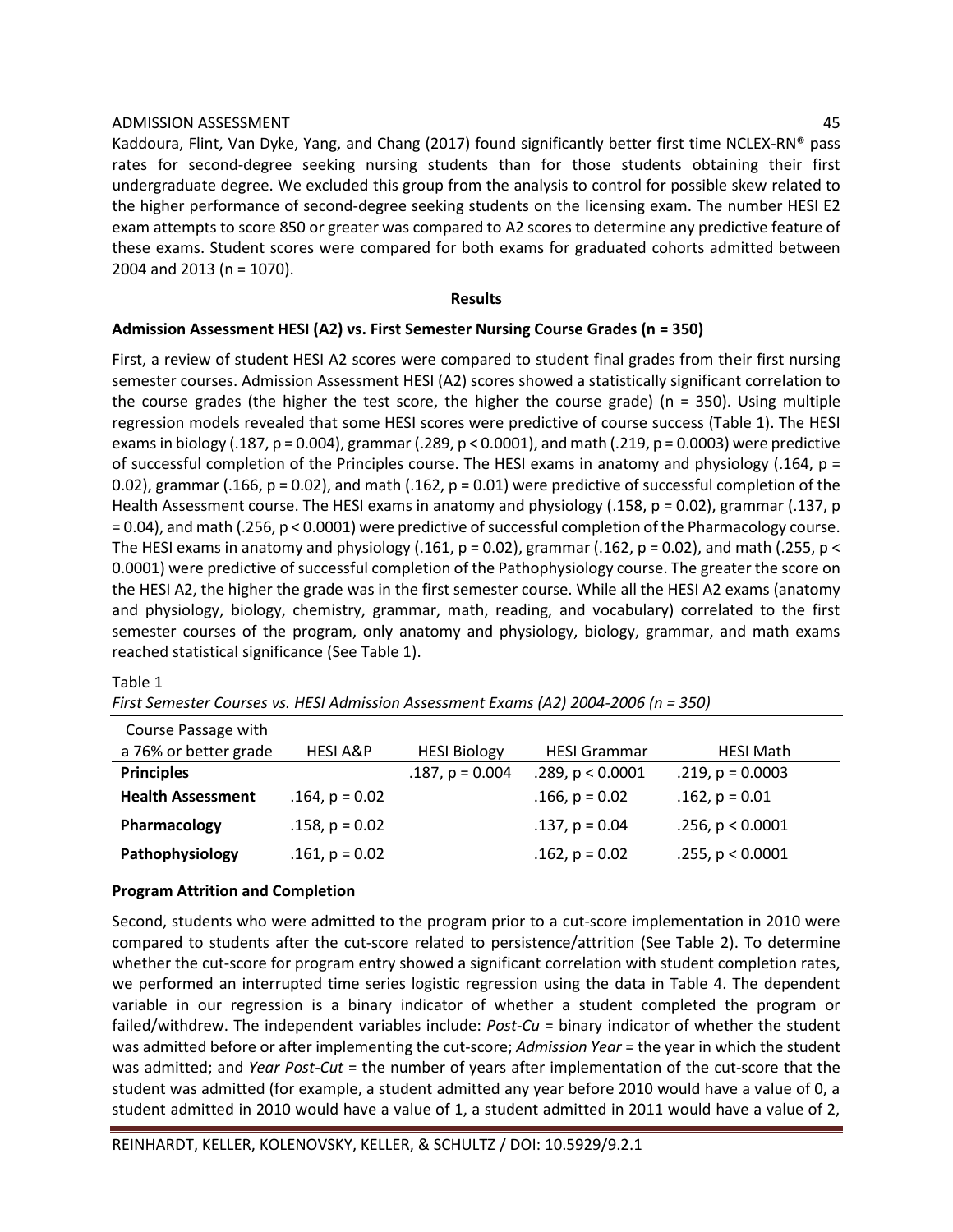etc.). We also performed a Hosmer-Lemeshow test to check the goodness of fit of our model- (See Table 3).

#### Table 2 *Program Completion*

| Program Completion               |                             |                          |                         |
|----------------------------------|-----------------------------|--------------------------|-------------------------|
| Year<br><b>Entered/Completed</b> | Program Completion/Admitted | Completion<br>Percentage | Attrition<br>Percentage |
| 2004/2006                        | 90/100                      | 81.82%                   | 18.18%                  |
| 2005/2007                        | 99/117                      | 84.62%                   | 15.58%                  |
| 2006/2008                        | 113/125                     | 90.4%                    | 9.6%                    |
| 2007/2009                        | 77/110                      | 76.24%                   | 23.76%                  |
| 2008/2010                        | 158.192                     | 82.29%                   | 17.71%                  |
| 2009/2011                        | 79/101                      | 78.22%                   | 21.78%                  |
| Post-cut-score<br>2010/2012      | 91/97                       | 93.81%                   | 6.19%                   |
| 2011/2013                        | 101/110                     | 91.82%                   | 8.18%                   |
| 2012/2014                        | 151/167                     | 90.42%                   | 9.58%                   |
| 2013/2015                        | 111/120                     | 92.50%                   | 7.50%                   |
| Program Total Over<br>10 Years   | Average                     | 86.29%                   | 13.71%                  |

#### Table 3

*Interrupted Time Series Regression*

| Coefficients                    |    |       |          |         |          |       |
|---------------------------------|----|-------|----------|---------|----------|-------|
|                                 |    |       | B        | S.E.    | 7        | Sig.  |
| Intercept                       |    |       | 147.578  | 117.660 | 1.254    | 0.210 |
| Post-Cut*                       |    |       | 1.233    | 0.484   | 2.546    | 0.011 |
| <b>Admission Year</b>           |    |       | $-0.073$ | 0.059   | $-1.241$ | 0.215 |
| Year Post-Cut                   |    | 0.001 | 0.168    | 0.008   | 0.994    |       |
| * significant at $\alpha$ =0.05 |    |       |          |         |          |       |
|                                 |    |       |          |         |          |       |
| <b>Hosmer-Lemeshow Test</b>     |    |       |          |         |          |       |
| Chi-square                      | df |       | Sig.     |         |          |       |
| 8.2635                          | 8  |       | 0.4082   |         |          |       |

The results of the regression are shown in Table 3. We see that there is a significant difference in completion rates for students admitted before the cut-score was implemented and students admitted afterward ( $p = 0.011$ ). In particular, students admitted after implementation of the cut-score are more likely to complete the program rather than fail or withdraw. The Hosmer-Lemeshow test results indicate that the model fits the data well ( $p > 0.05$ ).

# **Comparing A2 to First Attempt at the NCLEX-RN® (n = 350)**

We reviewed the data to find the relationship of the A2 scores for the initial student group ( $n = 350$ ) analysis to the first and second attempts of the NCLEX-RN<sup>®</sup> licensure exam. Using a t-test, significant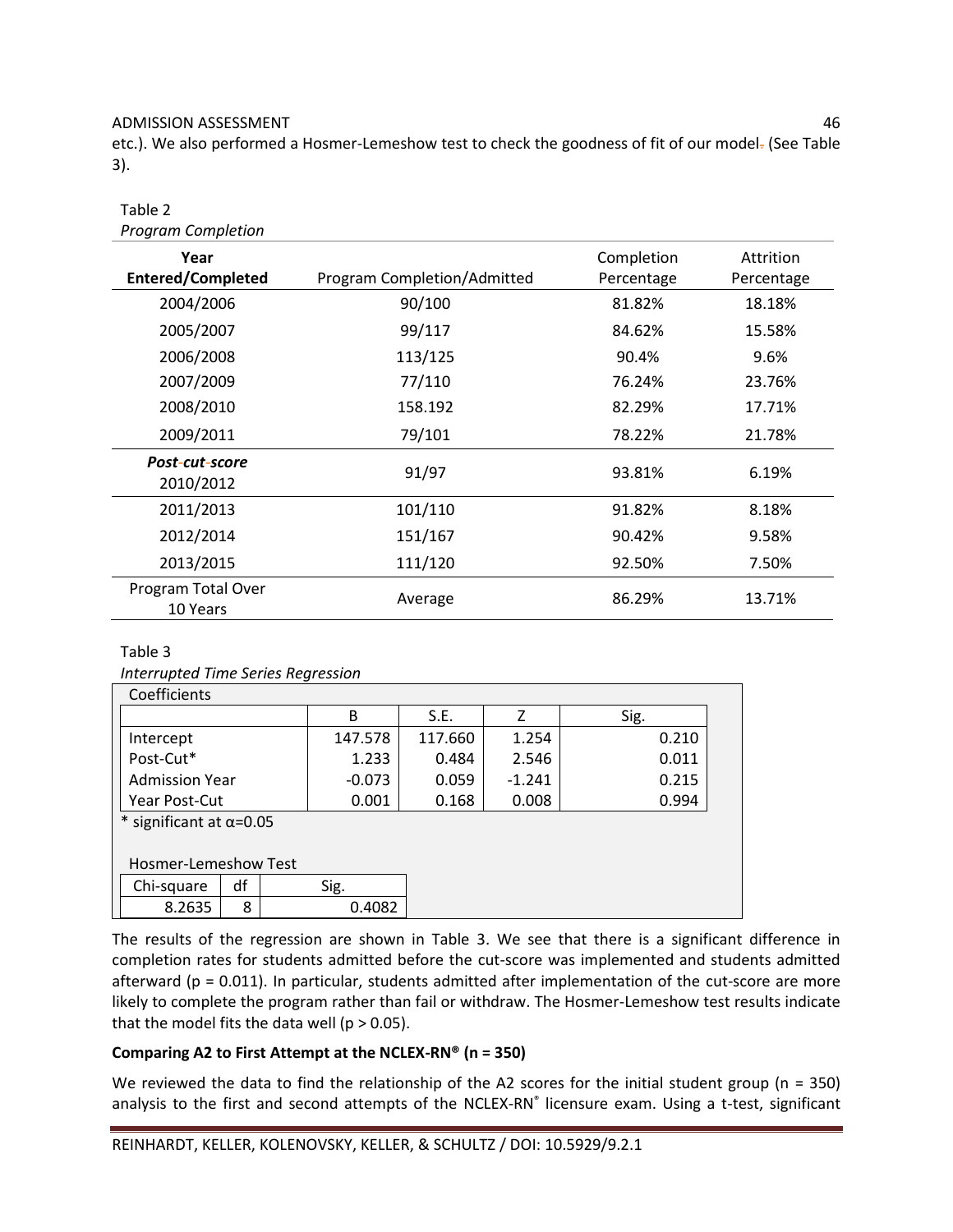statistical relationships were found in the initial study sample (n = 350) of A2 scores to the passage of the NCLEX-RN<sup>®</sup> licensing exam (See Table 4). Scores of 70 or greater on the HESI anatomy and physiology exam (M = 70.4,  $\pm$ 12.6, p = 0.002) were statistically significant to first attempt NCLEX-RN° passage. Scores of 77 or greater on the HESI biology exam (M = 77.4,  $\pm$ 11.1, p = 0.0001) were statistically significant to first attempt NCLEX-RN® passage. Scores of 76 or greater on the HESI chemistry exam (M = 76.4,  $\pm$ 12.3, p = 0.02) were statistically significant to first attempt NCLEX-RN® passage. Scores of 83 or greater on the HESI reading exam ( $M = 83.8$ ,  $\pm 8.8$ ,  $p = 0.0004$ ) were statistically significant to first attempt NCLEX-RN<sup>®</sup> passage. Scores of 79 or greater on the HESI vocabulary exam (M = 79.2,  $\pm$ 13.6, p = 0.001) were statistically significant to first attempt NCLEX-RN $^{\circ}$  passage. Scores of 80 or greater on the HESI composite score (M = 80.5,  $\pm$ 6.9, p < 0.00001) were statistically significant to first attempt NCLEX-RN® passage. The results of this analysis allowed us to set a "cut-score" of 78% for admission.

# Table 4

| <b>HESI Admission</b><br><b>Assessment Exam</b><br>(A2) | <b>NCLEX-RN</b> <sup>®</sup> 1 <sup>st</sup> Attempt<br>Pass | NCLEX-RN <sup>®</sup> 2 <sup>nd</sup> or more<br><b>Attempt Pass</b> | p-value      |
|---------------------------------------------------------|--------------------------------------------------------------|----------------------------------------------------------------------|--------------|
| Anatomy &                                               | $M = 70.4, \pm 12.6$                                         | $M = 63.9, \pm 12.1$                                                 | $p = 0.002$  |
| Physiology                                              |                                                              |                                                                      |              |
| <b>Biology</b>                                          | $M = 77.4, \pm 11.1$                                         | $M = 65.2, \pm 13.3$                                                 | $p = 0.0001$ |
| Chemistry                                               | $M = 76.4, \pm 12.3$                                         | $M = 71.1, \pm 14.4$                                                 | $p = 0.02$   |
| Reading                                                 | $M = 83.8, \pm 8.8$                                          | $M = 77.7, \pm 13.4$                                                 | $p = 0.0004$ |
| Vocabulary                                              | $M = 79.2, \pm 13.6$                                         | $M = 70.4, \pm 18.6$                                                 | $p = 0.001$  |
| Composite                                               | $M = 80.5, \pm 6.9$                                          | $M = 74.5, \pm 8.5$                                                  | p < 0.00001  |

*NCLEX-RN® 1 st Attempt Pass Rate Compared to A2 Pre-Cut-Score (n = 350)*

#### **HESI Exit Exam Scores and NCLEX-RN® Pass Attempts**

Finally, all student graduates HESI E2 scores were compared to the first attempt passage of the NCLEX-RN<sup>®</sup> licensing exam (n = 1070). Overall NCLEX-RN<sup>®</sup> pass rates during this period seem unchanged. As we compared our average HESI E2 scores to the NCLEX-RN<sup>®</sup> first attempt pass rates, we see some program improvement, but the results are not statistically significant.

After removing second-degree students (Kaddoura, Flint, Van Dyke, Yang, & Chiang, 2017), the average numbers of HESI E2 attempts appear right-skewed both before and after implementation of the cut-score. The Fligner-Killeen shows no difference in variance between the two distributions ( $p = 0.9364$ ). Because the two distributions are asymmetric with homogeneity of variance, a Mann-Whitney U Test is used to test for a difference in the distributions. The Mann-Whitney U Test shows no significant difference between the average number of HESI attempts of pre-cut students and those of post-cut students (p = 0.1060)(See Figure 1).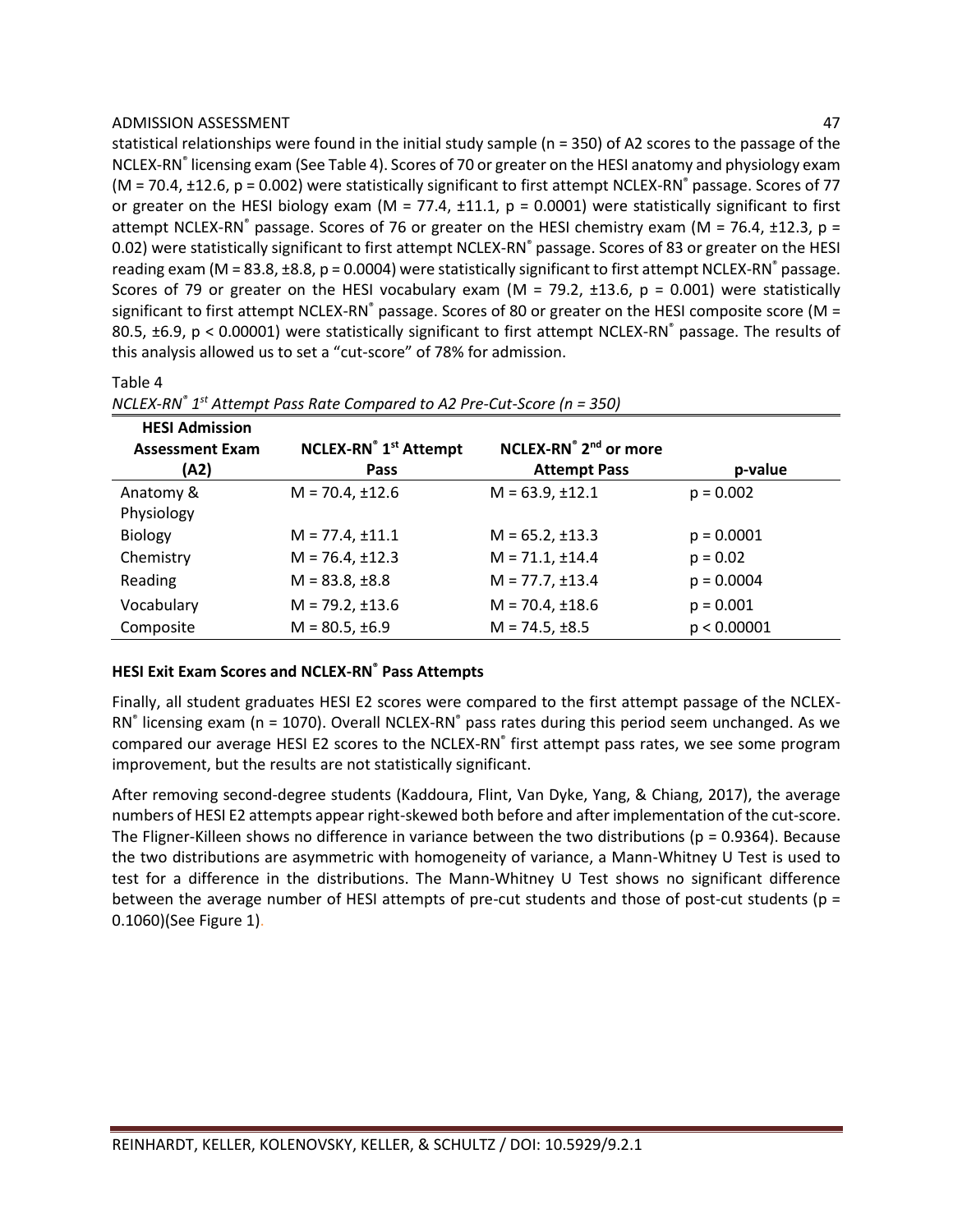

# **Pre-Cut Mean Number of HESI Attempts**

*Figure 1.* HESI E2 Attempts (n = 1070)

For additional analysis, we compared pre/post A2 cut-score groups with NCLEX® attempts after graduation. After removing second-degree students, the average numbers of NCLEX® attempts appear right-skewed both before and after the implementation of the cut-scores. The Fligner-Killeen shows no difference in variance between the two distributions ( $p = 0.9364$ ). Because the two distributions are asymmetric with homogeneity of variance, a Mann-Whitney U Test is used to test for a difference in the distributions. The Mann-Whitney U Test shows no significant difference between the average number of NCLEX<sup>®</sup> attempts of pre-cut students and those of post-cut students (p = 0.1060)(See Figure 2).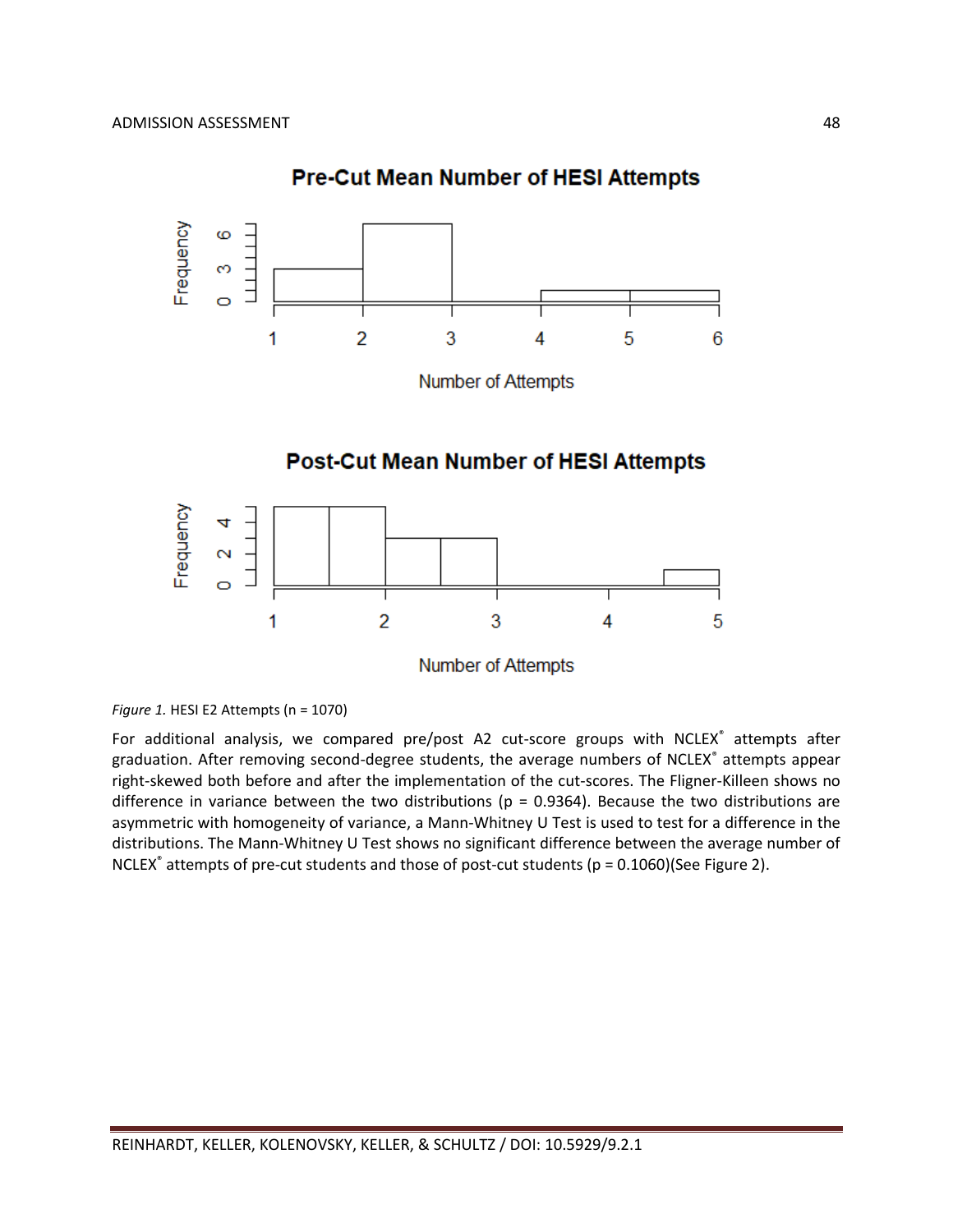



**Number of Attempts** 

# **Post-Cut Mean Number of NCLEX Attempts**



*Figure 2.* Number of NCLEX-RN® Attempts.

#### **Discussion**

Initially, we assessed the relationship between the A2 exam and first-semester nursing course grades. Success or failure in the first semester courses was highly correlated to A2 subcategory scores. We determined a composite score of 78 with at least 75% on each subscale was required for our applicant population to be successful in the first semester of nursing studies. Prior to this program evaluation, there was no required A2 exam score for admission. However, after the implementation of the "cut-score," more students were able to pass the HESI E2 on the first attempt than pre-cut-score test-takers.

At the time of the exam composite score/course grade comparison, the first-semester course load was 18-semester credits. This was a very heavy course load and students struggled. After the adoption of the cut-score, we moved the Pathophysiology course to prerequisite status for program admission. This allowed for a logical progression from anatomy and physiology courses into pathophysiology prior to admission to the nursing program and lessened the workload for first-semester students.

For the second stage, levels of student attrition and program completion since instituting HESI A2 testing in 2004 were addressed. The national average for student completion of BSN programs is about 67% with an attrition rate of 33% ( AACN, 2018). In reviewing the number of semesters taken to graduate, we have found that the percentage of graduated students (n = 1070) persisting in the program (finishing in 4-5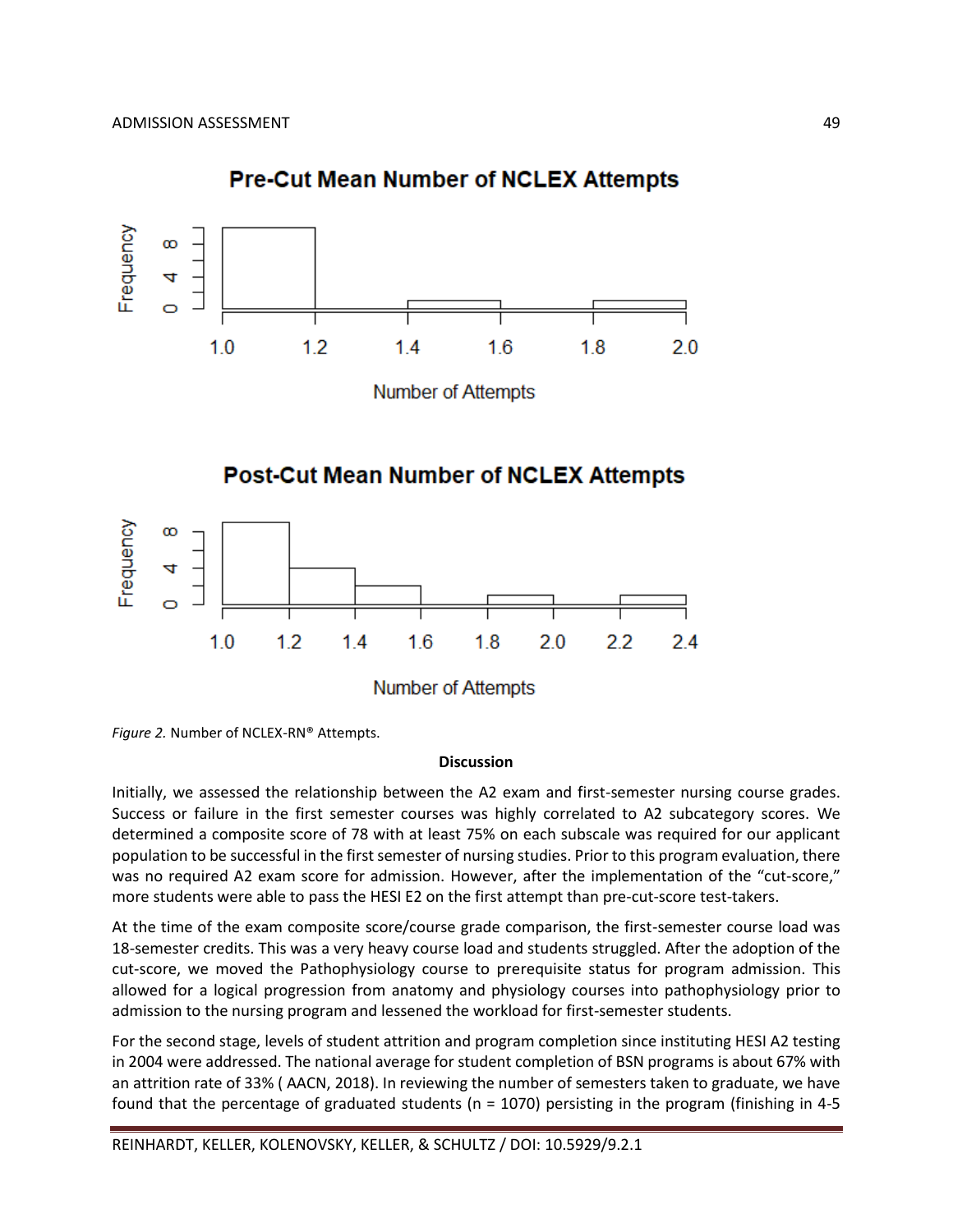semesters) increased to 90.8% over the 10-year assessment period. Attrition for this same time period decreased to 13% on average with a drop to as low as 6% following the implementation of the cut-score.

The relevance of the NCLEX-RN® passage to the HESI E2 has been studied by others and many have found significant licensure exam success, (Johnson, Sanderson, Wang, & Parker, 2017) but we wanted to see if the predictive value of the HESI A2 exam could be applied to the NCLEX-RN® as well. As we saw little connection between A2 and NCLEX-RN® success in the overall sample, we believe there are additional variables over the course of two years that influence student success (Wilkinson, 2018). Many of these variables are personal experiences (marriage, illness, finances) that are difficult to quantify and measure in a program assessment.

# **Conclusion**

The establishment of a minimum HESI A2 composite score has strengthened the program and allowed earlier identification of students at risk. The composite score is predictive of student success in their first semester of the nursing program. The progression and retention rates reflect that the students who were accepted after the cut-score was enacted showed a significant increase in program completion numbers and a significant drop in attrition.

For the purpose of program evaluation, we have found that the A2 can assist us with selecting students who are likely to successfully complete the baccalaureate nursing program. Certainly, this is seen in firstsemester grades, although, grades obtained after the first semester were not analyzed. We did not analyze additional grades because our purpose was to evaluate success in the first-semester grades, attrition, and success in the E2 and NCLEX-RN® pass rates. This is a limitation that could be addressed in further program evaluation.

In terms of attrition, we found our attrition improved after the initiation of a cut-score. However, we suspect students admitted pre-cut-score may not have studied prior to taking the A2 exam while students admitted after may have studied more to ensure successful admission to the program. It is possible that students admitted after the cut-score implementation may be more motivated and, therefore, more likely to study after admission to the program (Labrague, McEnroe-Petitte, Fronda, & Obeidat, 2018). The attrition rate indicates that students were more likely to experience successful program progress to completion.

Future program assessment could be designed to help capture the effect of "soft" variables such as financial concerns or life events that distract or support program completion. For example, we evaluated students who did not complete the program due to personal illness or family concerns. Program assessment could be informed by qualitative investigations such as exit interviews and by comparing indicators of socioeconomic statuses, such as financial aid, and site secondary education to the program outcomes examined in this assessment. The impact of changing the placement of pathophysiology on A2 and E2 scores was not evaluated but would be included in the next cycle of assessment. However, based on these analyses, using the A2 with a cut-score derived from the performance of our own student population has helped us to optimize student progression and ultimate success without increasing our program costs.

# **References**

- AACN. (2018). *2017-2018 Enrollment and graduations in baccalaurate and graduateprograms in nursing*. Retrieved from Washington, DC:
- Bussen, J. (2016). Nursing students' nonacademic barriers to success on high stakes exams. In L. Candela, A. Corkill, R. Serafica, & C. Yucha (Eds.): ProQuest Dissertations Publishing.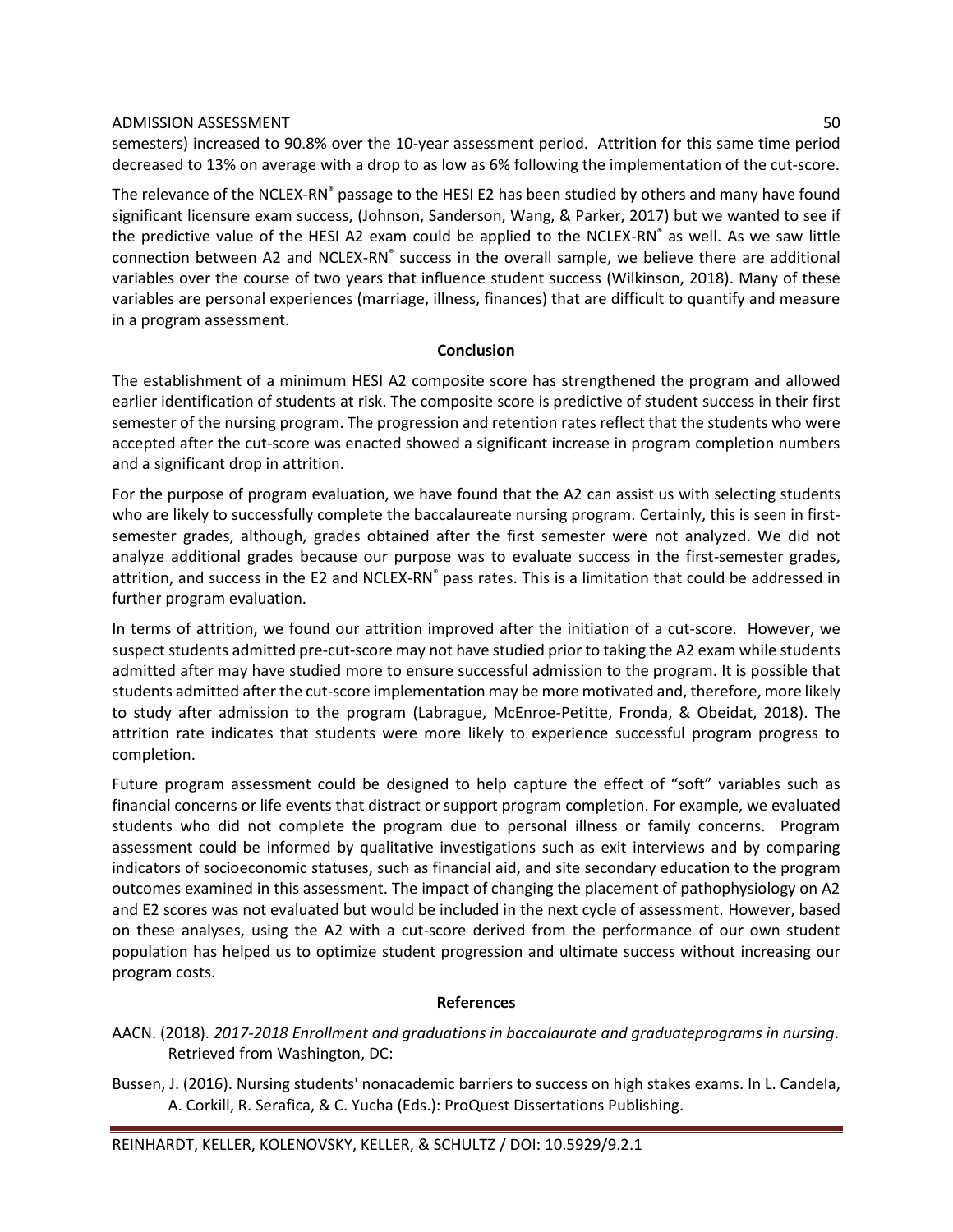- Dinatale Stoehr, A. (2014). Predictors of success on the National Council Licensure Examination for Registered Nurses (NCLEX-RN) in a traditional baccalaureate nursing program: A descriptive study. In M. Kodadek, J. McDaniel, & C. Urban (Eds.): ProQuest Dissertations Publishing.
- English, J. B., & Gordon, D. K. (2008). Successful student remediation following repeated failures on the HESI exam. *Nurse Educator*, 75S-777. Retrieved from [http://catalog2.nmsu.edu:2048/login?url=http://search.ebscohost.com/login.aspx?direct=true&](http://catalog2.nmsu.edu:2048/login?url=http://search.ebscohost.com/login.aspx?direct=true&db=rzh&AN=2010189330&site=ehost-live&scope=site) [db=rzh&AN=2010189330&site=ehost-live&scope=site](http://catalog2.nmsu.edu:2048/login?url=http://search.ebscohost.com/login.aspx?direct=true&db=rzh&AN=2010189330&site=ehost-live&scope=site)
- Grossbach, A., & Kuncel, N. (2011). The predictive validity of nursing admission measures for performance on the National Council Licensure Examination: A meta-analysis. *Journal of Professional Nursing, 27*(2), 124-128. Retrieved from http:// catalog2.nmsu.edu:2048/login?url=http://search.ebscohost.com/login.aspx?direct=true&db=rzh &AN=2011270115&site=ehost-live&scope=site
- Harding, M. (2010). Predictability associated with exit examinatios: A literature review. In *J. Nurs. Educ.* (Vol. 49, pp. 493-497): SLACK INC.
- Hinderer, K. A., DiBartolo, M. C., & Walsh, C. M. (2014). HESI admission assessment (A(2)) examination scores, program progression, and NCLEX-RN success in baccalaureate nursing: An exploratory study of dependable academic indicators of success. *J Prof Nurs, 30*(5), 436-442. doi:10.1016/j.profnurs.2014.01.007
- Johnson, T., Sanderson, B., Wang, C. H., & Parker, F. (2017). Factors associated With first-time NCLEX-RN success: A descriptive research study. *J Nurs Educ, 56*(9), 542-545. doi:10.3928/01484834- 20170817-05
- Kaddoura, M. A., Flint, E. P., Van Dyke, O., Yang, Q., & Chiang, L. C. (2017). Academic and demographic predictors of NCLEX-RN prss rates in first- and second-degree accelerated BSN programs. *J Prof Nurs, 33*(3), 229-240. doi:10.1016/j.profnurs.2016.09.005
- Labrague, L. J., McEnroe-Petitte, D. M., Fronda, D. C., & Obeidat, A. A. (2018). Interprofessional simulation in undergraduate nursing program: An integrative review. *Nurse Educ Today, 67*, 46- 55. doi:10.1016/j.nedt.2018.05.001
- Lavandera, R., Whalen, D., Perkel, L., Hackett, V., Molnar, D., Steffey, C., … Harris, J. (2011). Value-added of HESI exam as a predictor of timely first-time RN licensure. *International Journal of Nursing Education Scholarship, 8*(1), 1-12. Retrieved from http:// catalog2.nmsu.edu:2048/login?url=http://search.ebscohost.com/login.aspx?direct=true&db=rzh &AN=2011305737&site=ehost-live&scope=site
- Morin, K. H. (2006). Commentary: use of the HESI exit examination in schools of nursing. Commentary from the perspective of an expert in academic policy. *Journal of Nursing Education, 45*(8), 308- 309. Retrieved from Publisher URL: www.cinahl.com/cgibin/refsvc?jid=227&accno=2009268963
- Morrison, S., Adamson, C., Nibert, A., & Hsia, S. (2008). HESI exams: an overview of reliability and validity. Comput Inform Nurs 2004;22(4):220-226. *Nurse Educator*, 39S-45s. Retrieved from [http://catalog2.nmsu.edu:2048/login?url=http://search.ebscohost.com/login.aspx?direct=true&](http://catalog2.nmsu.edu:2048/login?url=http://search.ebscohost.com/login.aspx?direct=true&db=rzh&AN=2010189154&site=ehost-live&scope=site) [db=rzh&AN=2010189154&site=ehost-live&scope=site](http://catalog2.nmsu.edu:2048/login?url=http://search.ebscohost.com/login.aspx?direct=true&db=rzh&AN=2010189154&site=ehost-live&scope=site)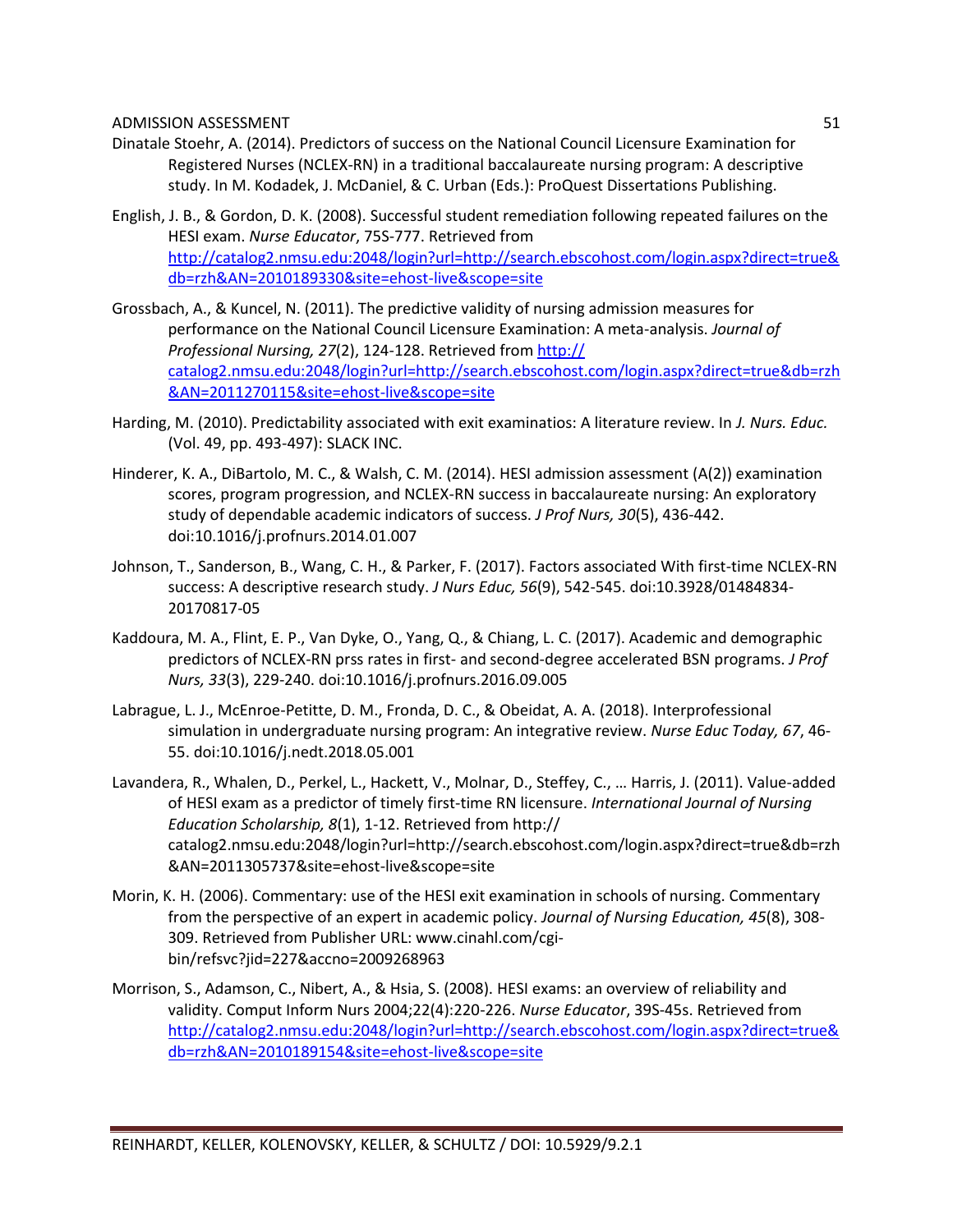- Morrison, S., Free, K. W., & Newman, M. (2008). Do progression and remediation policies improve NCLEX-RN pass rates? Nurs Educ; 27(2):94-96. *Nurse Educator*, 67S-69. Retrieved from [http://catalog2.nmsu.edu:2048/login?url=http://search.ebscohost.com/login.aspx?direct=true&](http://catalog2.nmsu.edu:2048/login?url=http://search.ebscohost.com/login.aspx?direct=true&db=rzh&AN=2010189322&site=ehost-live&scope=site) [db=rzh&AN=2010189322&site=ehost-live&scope=site](http://catalog2.nmsu.edu:2048/login?url=http://search.ebscohost.com/login.aspx?direct=true&db=rzh&AN=2010189322&site=ehost-live&scope=site)
- Murray, K. T., Merriman, C. S., & Adamson, C. (2008). Use of the HESI admission assessment to predict student success. Comput Inform Nurs; 26(3):167-172. *Nurse Educator*, 61S-666. Retrieved from [http://catalog2.nmsu.edu:2048/login?url=http://search.ebscohost.com/login.aspx?direct=true&](http://catalog2.nmsu.edu:2048/login?url=http://search.ebscohost.com/login.aspx?direct=true&db=rzh&AN=2010189320&site=ehost-live&scope=site) [db=rzh&AN=2010189320&site=ehost-live&scope=site](http://catalog2.nmsu.edu:2048/login?url=http://search.ebscohost.com/login.aspx?direct=true&db=rzh&AN=2010189320&site=ehost-live&scope=site)
- Nibert, A., & Morrison, S. (2013). HESI testing--a history of evidence-based research. *J Prof Nurs, 29*(2 Suppl 1), S2-4. doi:10.1016/j.profnurs.2012.06.004
- Nibert, A. T., Adamson, C., Young, A., Lauchner, K. A., Britt, R. B., & Hinds, M. N. (2006). C Choosing a theoretical framework to guide HESI exit examination research. *J Nurs Educ, 45*(8), 303-307. Retrieved from<https://www.ncbi.nlm.nih.gov/pubmed/16915987>
- Nibert, A. T., & Young, A. (2008). A third study on predicting NCLEX success with the HESI exit exam. Comput Nurs; 19(4):172-178. *Nurse Educator*, 21S-227. Retrieved from http://catalog2.nmsu.edu:2048/login?url=http://search.ebscohost.com/login.aspx?direct=true& db=rzh&AN=2010189141&site=ehost-live&scope=site
- Nibert, A. T., Young, A., & Adamson, C. (2008). Predicting NCLEX success with the HESI exit exam: fourth annual validity study. Comput Inform Nurs; 20(6):261-267. *Nurse Educator*, 28S-34s. Retrieved from [http://catalog2.nmsu.edu:2048/login?url=http://search.ebscohost.com/login.aspx?direct=true&](http://catalog2.nmsu.edu:2048/login?url=http://search.ebscohost.com/login.aspx?direct=true&db=rzh&AN=2010189145&site=ehost-live&scope=site) [db=rzh&AN=2010189145&site=ehost-live&scope=site](http://catalog2.nmsu.edu:2048/login?url=http://search.ebscohost.com/login.aspx?direct=true&db=rzh&AN=2010189145&site=ehost-live&scope=site)
- Nibert, A. T., Young, A., Adamson, C., Spurlock, D., Jr., & Hanks, C. (2005). Debate regarding interpretation of HESI exit examination scores. Journal of Nursing Education (Vol. 43, No. 12, pp. 539-545). *Journal of Nursing Education, 44*(3), 101-106. Retrieved from [http://catalog2.nmsu.edu:2048/login?url=http://search.ebscohost.com/login.aspx?direct=true&](http://catalog2.nmsu.edu:2048/login?url=http://search.ebscohost.com/login.aspx?direct=true&db=rzh&AN=2005070987&site=ehost-live&scope=site) [db=rzh&AN=2005070987&site=ehost-live&scope=site](http://catalog2.nmsu.edu:2048/login?url=http://search.ebscohost.com/login.aspx?direct=true&db=rzh&AN=2005070987&site=ehost-live&scope=site)
- Randolph, P. K. (2017). Standardized testing practices: Effect on Ggaduation and NCLEX(R) pass rates. *J Prof Nurs, 33*(3), 224-228. doi:10.1016/j.profnurs.2016.09.002
- Snyder, T. (2018). The relationship between admission requirements, academic performance measures and undergraduate nursing student success. In M. A. Hansen (Ed.): ProQuest Dissertations Publishing.
- Sosa, M. E., & Sethares, K. A. (2015). An integrative review of the use and outcomes of HESI testing in baccalaureate nursing programs. *Nursing Education Perspectives, 36*(4), 237-243. doi:10.5480/14-1515
- Spurlock, D., Jr. (2006). Do no harm: progression policies and high-stakes testing in nursing education. *Journal of Nursing Education, 45*(8), 297-302. Retrieved from [http://catalog2.nmsu.edu:2048/login?url=http://search.ebscohost.com/login.aspx?direct=true&](http://catalog2.nmsu.edu:2048/login?url=http://search.ebscohost.com/login.aspx?direct=true&db=rzh&AN=2009268948&site=ehost-live&scope=site) [db=rzh&AN=2009268948&site=ehost-live&scope=site](http://catalog2.nmsu.edu:2048/login?url=http://search.ebscohost.com/login.aspx?direct=true&db=rzh&AN=2009268948&site=ehost-live&scope=site)
- Spurlock, D. R., Jr., & Hanks, C. (2004). Establishing progression policies with the HESI exit examination: a review of the evidence. *J Nurs Educ, 43*(12), 539-545. Retrieved from <https://www.ncbi.nlm.nih.gov/pubmed/15620067>